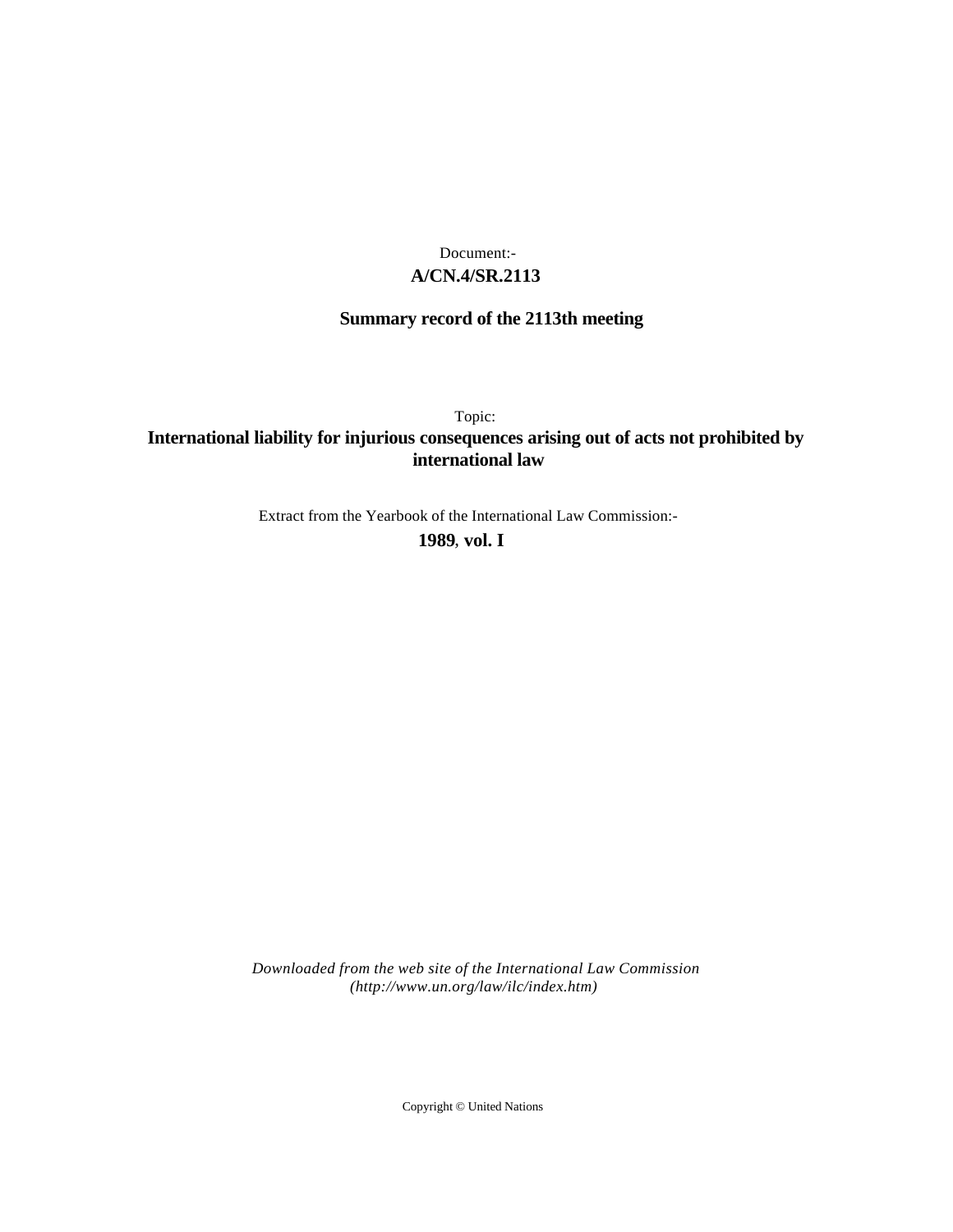For subparagraph *(d),* he would seek a definition of "appreciable risk" and "appreciable harm" based on a definable threshold.

#### *Article 3*

"1. The State of origin will not have the obligations set out in the present articles with respect to an activity referred to in article 1 unless it knew, or had the means of knowing, that the activity was being or was about to be carried on in its territory or in other areas under its jurisdiction or control."

Paragraph 2 of article 3 would be as proposed by the Special Rapporteur and the title would be "Limitations on applicability".

#### *Article 6*

"The exercise by a State of origin of its sovereign right to carry on or permit human activities in its territory or in other areas under its jurisdiction or control must be compatible with the protection of the rights emanating from the sovereignty of other States."

#### *Article 7*

"1. States of origin shall co-operate in good faith with affected States in trying to prevent transboundary harm resulting from activities which create an appreciable risk of causing such harm.

Where transboundary harm occurs, the State of origin shall co-operate with the affected State in minimizing its effects.'

#### *Article 8*

"States of origin shall, in accordance with chapter III, take appropriate measures to prevent or minimize the risk of transboundary harm."

84. He warmly thanked the Special Rapporteur for his efforts and looked forward to a comprehensive set of articles on the topic.

#### **Organization of work of the session** *(concluded)\**

#### [Agenda item 1]

85. Mr. TOMUSCHAT asked whether for the next agenda item to be considered, jurisdictional immunities of States and their property, the articles dealt with in the Special Rapporteur's second report (A/CN.4/422 and Add.l) would be discussed separately or together.

86. The CHAIRMAN said that, since the Drafting Committee needed the views of the Commission on all parts of the draft, members should not be restricted to commenting on separate articles.

87. Mr. OGISO (Special Rapporteur) said that he was willing for the Commission to proceed either with an initial general discussion or on the basis of individual articles. However, since his preliminary report (A/CN.4/415) had not been discussed at the previous session, members might wish to comment first on that report, taking up the second report at a later stage if time permitted.

88. Mr. BARSEGOV said that, if members were not ready to comment on the topic of jurisdictional immunities

immediately after the introduction by the Special Rapporteur, the time saved at the next day's meeting could be used by any members still wishing to comment on the topic of international liability. The new concepts involved in the 17 revised or new articles on the latter topic warranted extra time for discussion.

89. The CHAIRMAN said that there could be no question of imposing a time-limit on speakers; however, any time saved from the next day's meeting would be needed by the Drafting Committee.

90. Mr. McCAFFREY suggested that, in order to facilitate orderly consideration, the draft articles on jurisdictional immunities of States and their property should be arranged in groups for discussion purposes. He pointed out that the preliminary and second reports on the topic were interrelated, and it was not feasible for members to deal with them separately.

91. The CHAIRMAN said that the practical problem would be resolved by consultation.

*The meeting rose at 1.05 p.m.*

# **2113th MEETING**

#### *Tuesday, 6 June 1989, at 3 p.m.*

## *Chairman:* Mr. Bernhard GRAEFRATH

*Present:* Mr. Al-Baharna, Mr. Al-Qaysi, Mr. Arangio-Ruiz, Mr. Barboza, Mr. Barsegov, Mr. Beesley, Mr. Bennouna, Mr. Calero Rodrigues, Mr. Diaz Gonzalez, Mr. Eiriksson, Mr. Francis, Mr. Hayes, Mr. Koroma, Mr. Mahiou, Mr. McCaffrey, Mr. Njenga, Mr. Ogiso, Mr. Pawlak, Mr. Sreenivasa Rao, Mr. Razafindralambo, Mr. Reuter, Mr. Roucounas, Mr. Sepulveda Gutiérrez, Mr. Shi, Mr. Solari Tudela, Mr. Thiam, Mr. Tomuschat, Mr. Yankov.

**International liability for injurious consequences arising out of acts not prohibited by international law** *(continued)* **(A/CN.4/384,<sup>1</sup> A/CN.4/413,<sup>2</sup> A/CN.4/423,<sup>3</sup> A/CN.4/L.431, sect. B)<sup>4</sup>**

[Agenda item 7]

### FIFTH REPORT OF THE SPECIAL RAPPORTEUR *(continued)*

*<sup>&#</sup>x27;* Resumed from the 2109th meeting.

<sup>&</sup>lt;sup>1</sup> Reproduced in Yearbook . . . 1985, vol. II (Part One)/Add.1.

<sup>2</sup> Reproduced in *Yearbook . . . 1988,* vol. II (Part One).

<sup>3</sup> Reproduced in *Yearbook . . . 1989,* vol. II (Part One).

<sup>4</sup> Consideration of the present topic is based in part on the schematic outline submitted by the previous Special Rapporteur, R. Q. Quentin-Baxter, at the Commission's thirty-fourth session. The text is reproduced in *Yearbook . . . 1982,* vol. II (Part Two), pp. 83-85, para. 109, and the changes made to it are indicated in *Yearbook . . . 1983,* vol. II (Part Two), pp. 84-85, para. 294.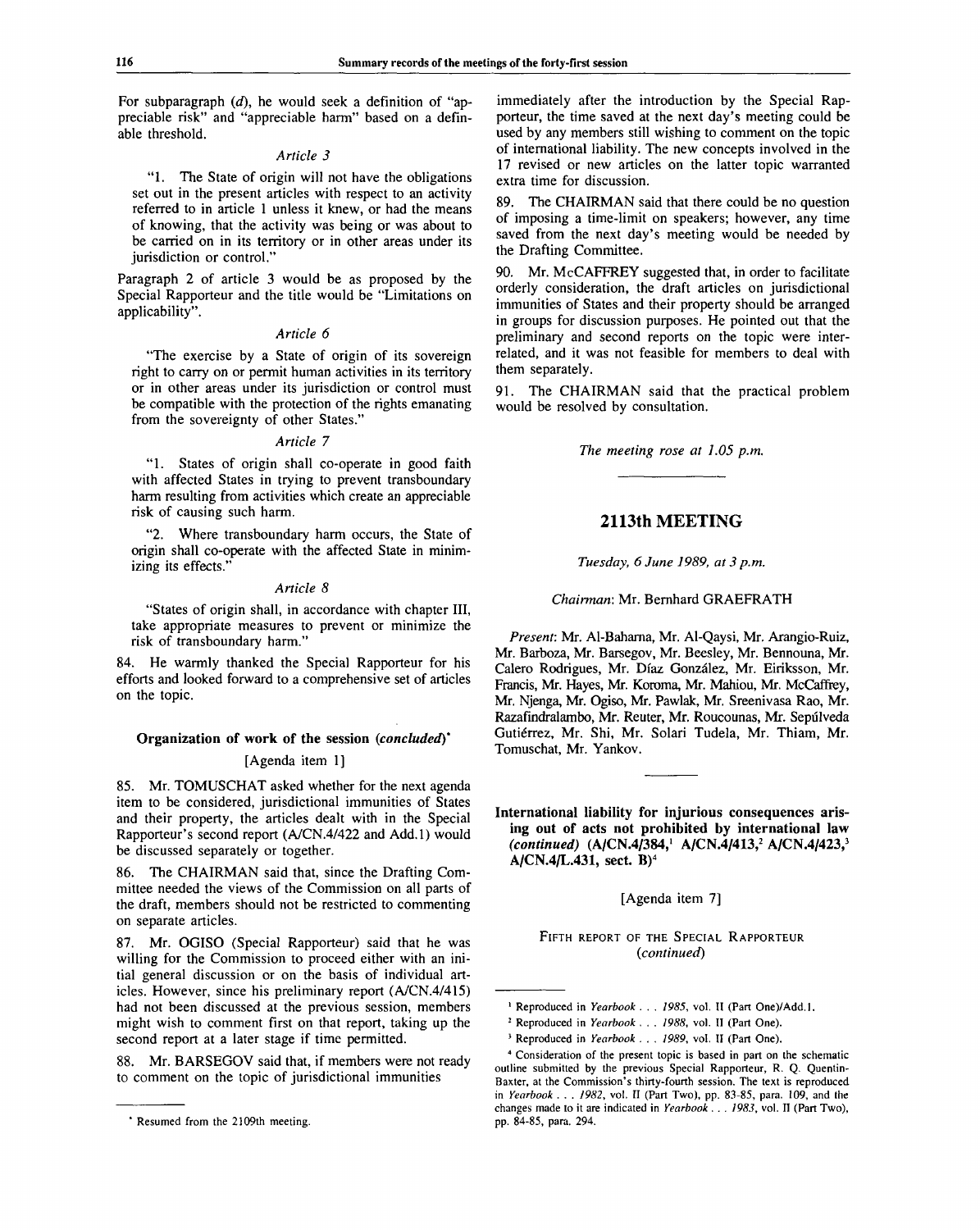ARTICLES 1 TO 17<sup>5</sup> (continue

1. Mr. THIAM welcomed the efforts made by the Special Rapporteur to give substance to a topic that had been controversial from the start. It was true that the controversy was purely theoretical and would not stop States from using natural resources and placing the technologies available to them at the service of their activities. The Commission was nevertheless required to propose to States the rules that should govern their activities and to indicate the limits beyond which they must not go, the responsibilities they incurred and the means of settling their disputes. In order to be acceptable, those rules had to be clear, coherent, balanced and equitable.

2. He continued to believe that there was no clear-cut dividing line between the topic of State responsibility and the topic under consideration and that the two topics should have been dealt with at the same time, in a single draft. Proposals to that effect had, moreover, been made from the outset, but the fact was that responsibility had been divided into two parts and the Commission had embarked on a theoretical discussion of the underlying principles of both.

3. The Special Rapporteur was certainly trying to justify the autonomy of his topic in relation to that of responsibility for wrongful acts, but the introduction to his fifth report (A/CN.4/423) and, in particular, the part relating to the concept of risk showed that it was difficult for him not to refer at all to the concept of fault: the word itself was used repeatedly, as demonstrated by the examples he read out. He inferred that the Special Rapporteur identified risk with a kind of "original fault", which was triggered only if an accident occurred for which the person undertaking the activity was considered to be "at fault". All that sounded very much like responsibility for wrongful acts. The Special Rapporteur actually admitted *(ibid.,* paras. 40 *et seq.)* that the two types of responsibility might coexist within one and the same draft and went into a number of interesting details in discussing that possibility.

4. The question whether there really were two different types of responsibility had thus still not been answered. In that connection, it should be noted that, although the distinction between fault and risk had its origins in legal writings and case-law, the two elements derived from the same basic texts. What was being discussed now was, of course, international liability. But was it necessary for all that to seek basic differences between the two types of responsibility, since that would mean formulating specific rules on the concept of harm and the forms of reparation? Was it not significant that all the rules stated in draft articles 6 and 7 of part 2 of the draft on State responsibility (see 2102nd meeting, para. 40)—cessation of the act, *restitutio in integrum,* reparation by compensation, etc.—also applied, *mutatis mutandis,* to the topic under consideration?

5. The distinction between an "act" and an "activity" was even more delicate. An activity was a series of acts that were all linked together and, even if it was lawful in itself, it could consist of one or more wrongful acts. The Special Rapporteur pointed out that some wrongful acts were inextricably linked to an activity which was not prohibited and agreed that, in such a case, the activity could continue

provided that the wrongful act was discontinued. Yet if the wrongful act really was indissociable from the activity, how could the activity continue? In fact, the distinction between an "act" and an "activity" was more theoretical than real.

6. Generally speaking, the concept of activities not prohibited by international law was not sufficient to delimit the scope of the topic. To speak of "activities not prohibited" amounted to saying that whatever was not prohibited was allowed—a dangerous thing to say in law, where accuracy was of the essence; and to refer to custom or to the peremptory rules of international law was not enough to establish the distinction between what was lawful and what was wrongful. The solution of drawing up a list of the activities in question—which could be amended in the light of technological advances—therefore appeared to be called for.

7. The draft articles submitted by the Special Rapporteur embodied concepts which the Commission had already discussed at length, such as co-operation (art. 7), which had been dealt with in connection with the topic of the law of the non-navigational uses of international watercourses, and prevention (art. 8).

8. Reparation (art. 9) was a more difficult matter and he regretted that the concept had been dissociated from that of the innocent victim. On the one hand, innocent States did, of course, exist; in most cases, they were the victims of highly technical activities which they themselves did not have the means to undertake. On the other hand, however, the term "reparation" was not to be excluded, for it applied in cases where a wrongful act was committed in the context of an activity that was itself lawful and where the classical rules of traditional responsibility had to be invoked.

9. It was often said that the topic under consideration was very close to that of labour law, which offered examples of the type of situation where reparation did not cover all of the harm suffered. However, there was a danger of confusion on certain points: labour law applied in a national context, where solidarity was more pronounced, where the employer's interests were often linked with those of the worker and where everyone had a stake in the smooth operation of the enterprise. In such a case, reparation could not be based on the rules of ordinary law because account had to be taken of the need to ensure the survival of the enterprise. The same was not true of the topic under consideration, where solidarity was less strong in the regional or global context than in a bilateral situation. That was, moreover, why the regional framework would lend itself best to specific solutions. It was at the regional level that solidarity was most likely to operate, as shown by the tangible results achieved in that regard by regional organizations.

10. Bearing in mind that it was not possible to impose anything on States, but only to propose a kind of *a la carte* menu of possible solutions, the Special Rapporteur might shape the draft more along the lines of a framework agreement. A global solution, if not unattainable, still belonged to the very distant future.

11. In conclusion, he noted that, after years of work, the Commission had made no progress on the difficult topic before it, which was based on concepts that gave rise to endless controversy. That was why the proposed articles

<sup>&</sup>lt;sup>5</sup> For the texts, see 2108th meeting, para. 1.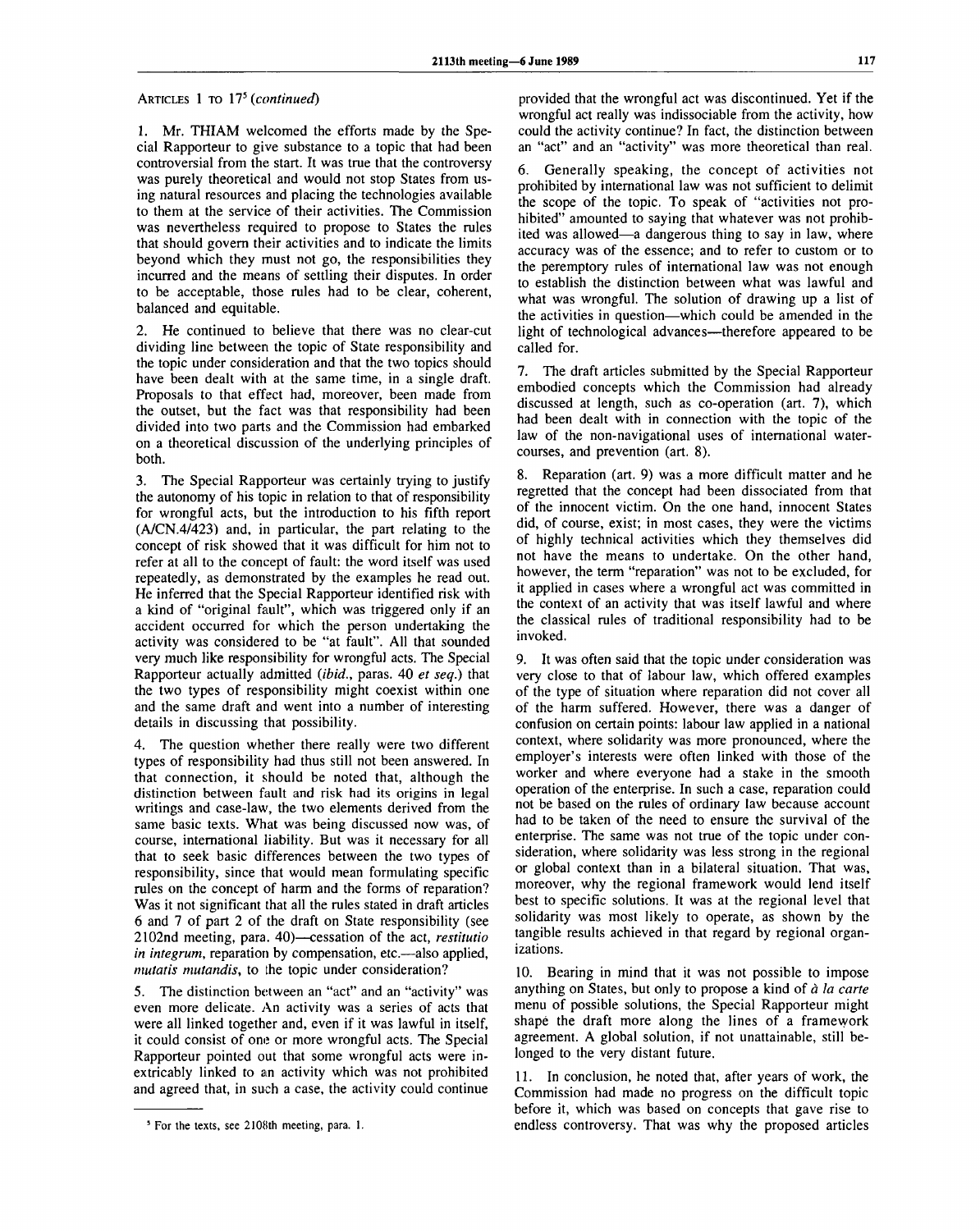were acceptable only in so far as they said nothing new in relation to other drafts on other topics.

12. Mr. BARSEGOV said that he first wished to emphasize that the question of the liability of States for transboundary harm was relatively new. It had been separated from the topic of State responsibility on the basis of the idea that liability could derive either from a fault—the violation of an international obligation—or from a lawful activity. The formulation of rules governing strict liability as a general principle was complicated by the fact that, in international law, that type of liability was an innovation and did not derive from agreements or conventions between States.

13. The absence of a general principle of strict liability was a recognized fact. In his fourth report (A/CN.4/413), the Special Rapporteur had already noted it as an objective reality. To arrive at that conclusion had not been an easy matter. Some members of the Commission had referred to national law, had invoked precedents which sometimes had only a very remote bearing on the topic under consideration or had ignored practice which was contrary to their opinions. Others had argued that internal legal practice was not a source of international law and that those few decisions of the ICJ which had been invoked were not related to liability: thus, in the often cited *Corfu Channel*  $\cos 6$  the aim had been to define the right of innocent passage in territorial waters, not to settle the question whether a rule of strict liability existed in international law. As for the *Lake Lanoux* case,<sup>7</sup> it was an exception to the rule. What mattered now was to find a realistic and balanced solution that would take account of the interests of all States and of mankind as a whole.

14. The Commission's task was to lay legal foundations and identify guiding principles as a basis for conventions and treaties regulating relations between States with regard to specific activities in the case of no-fault liability. The task was difficult because regulation by way of convention was extremely limited and could not serve as a source of rules on which new principles would be based. It had been necessary to proceed by trial and error and to improvise. After years of work, the Special Rapporteur had succeeded in sketching out a concept on which agreement seemed to be taking shape. Out of concern to find a balanced solution, he himself had supported the referral of the previous draft articles 1 to 10 to the Drafting Committee at the previous session.<sup>8</sup> Even before the Committee had begun its work on those texts, the Special Rapporteur, influenced by some members of the Commission and some delegations in the Sixth Committee of the General Assembly, had proposed a new approach and had reworked the draft. The proposed new articles (arts. 10-17), as well as the revised versions of the previous draft articles, were based precisely on that new approach. Members of the Commission who did not agree with the new approach now had to state their views not only on the draft articles, but also on the concept upon which they were based.

15. The change of conceptual approach was evident from the start, in draft article 1. In appearance, the new concept vas a dual one. As the basis for strict liability, the Special

Rapporteur was proposing not only transboundary harm resulting from an activity involving risk, but also any appreciable harm as such. The first question that arose was whether a lawful activity not involving risk could cause transboundary harm. When some members had stressed the need to draw up a list of activities involving risk, it had been stated that there were too many such activities, which were constantly increasing in number. When it came to harm as an autonomous basis for liability, however, the Commission was prepared to juggle with concepts which were difficult to define, such as "continuous", "possible", "hypothetical" or "future" harm. Members who were in favour of the new approach should therefore list the types of harm they knew of that derived from a lawful activity not involving risk. It would be seen that hardly any such activities existed, apart, according to the fifth report (A/ CN.4/423), from the use of motor vehicles and domestic heating materials, and no one was sure any more exactly what was being discussed.

16. The draft had thus been modified and the basis of liability had become harm, out of any context. What was more, the so-called dualism was being presented as a compromise which took account of the different points of view. In fact, what was being imposed was a new conceptual basis which destroyed the earlier, already somewhat fragile one. A compromise could have been possible only between two reconcilable legal concepts. By trying to mix wine with oil, both were spoiled. The original concept, that of strict liability, did of course comprise the concept of harm, but as the final link in the causal chain. The new approach made harm the sole basis of such liability, thus giving it a completely different role. The two concepts were mutually exclusive. If it were agreed that, in the absence of any fault, effective harm was a source of liability without any element of risk being involved, liability based on appreciable harm would always exist, independently of risk. The only reason why the new concept did not consign the element of risk to oblivion was that to take the fact of harm as the sole basis would deprive measures for prevention of the harm of all legal foundation. How could a State be obliged to limit its lawful activities in co-operation with other States if the possibility of harm was not even postulated?

17. If harm was artificially removed from its context and taken as the sole basis for international liability, there would be no way of establishing the lawful origins of liability. To say that harm might take the form of a violation of territorial sovereignty (each State having freedom of action in its own territory as long as it did not encroach on the territorial inviolability of other States) would be to reenter the area of responsibility for wrongful acts. He had very serious doubts about the validity of such a legal approach. The Special Rapporteur himself seemed to be aware of the problem, for he had retained the concept of risk, even though it was considerably watered down. From the legal point of view, however, it was not possible to juggle two types of liability back and forth, substituting one for the other as necessary. One or the other had to be chosen.

18. Having dealt with the legal aspects of the question, he wished to go into the "social" ones, namely those relating to the purpose of the draft articles. Speaking in the Sixth Committee on behalf of a number of advocates of the new approach which had now been adopted by the

<sup>6</sup> See 2108th meeting, footnote 10.

<sup>&</sup>lt;sup>7</sup> See 2110th meeting, footnote 13.

<sup>&</sup>lt;sup>8</sup> See 2108th meeting, footnote 5.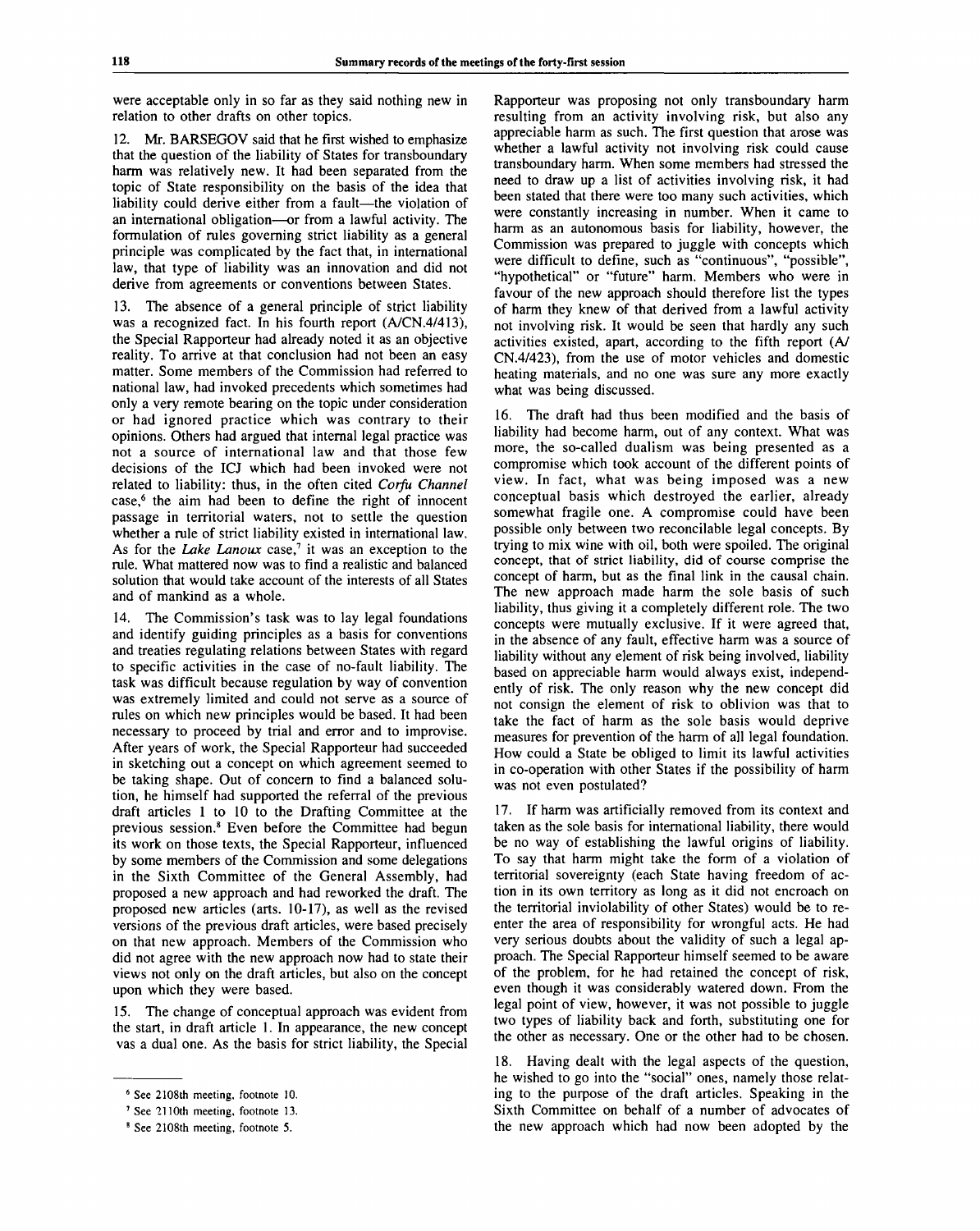Special Rapporteur, one representative had stated that the crux of the matter was not liability in the narrow sense, but the principles of good faith, equity and *sic utere tuo ut alienum non laedas.* He personally did not see why a definition of strict liability which would include the element of risk necessarily had to exclude good faith, equity and the obligation not to harm others. He also did not believe that it was equitable to adopt a definition of liability under which a State that was pursuing a lawful activity without breaking the rules of international law would be treated as an enemy—for was it not true that the terms "innocent victim" and "reparation" were used as though the State of origin were guilty of a violation of international law? To refuse to regard the State of origin as an innocent victim on the same basis as the affected State was to overlook the essential difference between harm which occurred during a lawful activity and harm which resulted from an infringement of the law. In the second case, the harm was caused deliberately or as a result of criminal negligence and the State which had committed the offence or the violation, far from suffering from it, derived political, military or other advantages from it. In the first case, however, the harm was not intentional and its effects were not selective, for it was the State of origin which suffered from it first, and more than other States.

19. The new approach which now formed the basis of the draft articles was primarily the result of the fear that the concept of risk would have the effect of limiting liability: those in favour of the new approach wanted liability to extend to all harm independently of risk and thereby to solve all the problems at one fell swoop. They feared, they said, that taking risk into consideration would lead to situations where there was no longer a relationship between minimum risk and maximum harm. But was anyone suggesting that, in the evaluation of risk, only the reliability of facilities should be taken into account, to the exclusion of the extent of potential harm? He was also not convinced by the argument that only harm could be determined precisely, since risk was impossible to measure. On the contrary, it seemed to him that, if the activities covered by the draft were not listed, potential harm could not be determined without an evaluation of risk. When one spoke of an activity involving risk, one did not mean that the activity itself was the cause of the harm, but only that it introduced a heightened element of danger that might get out of control. In order for harm resulting from an accident to constitute transboundary harm, certain conditions had to be met. The probability of transboundary harm was defined both by constant geographical factors, such as the proximity of a border, and by natural factors that varied according to daily, seasonal or annual cycles, such as wind direction, the amount of precipitation, etc. A single activity could, moreover, involve differing risks depending on economic and technological conditions. Joint research carried out by interested States and organizations had led to advances in evaluation methods and, on the basis of those methods, which were now fairly sophisticated, risk and harm could be evaluated: it was possible, for example, to determine, for various locations, the amounts of pollution that were still within the limits of harm permissible for ecosystems shared by more than one State. For those reasons, he believed that the evaluation of harm and the evaluation of risk were closely linked and interdependent and that one could in no circumstances be placed in

opposition to the other, as appeared to be done in draft article 1. All of the internal contradictions inherent in the new approach had to be removed and a unified and integrated approach had to be adopted, for, otherwise, no progress could be made.

20. The new approach adopted by the Special Rapporteur was naturally reflected in the texts of the other articles he proposed. He had thus lowered the threshold beyond which appreciable harm generated liability. In draft article  $2(c)$ , transboundary harm was defined as follows: "Under the régime of the present articles, 'transboundary harm' always refers to 'appreciable harm'"; it would therefore be enough if harm could be recorded by detection devices for appreciable harm to have occurred. He himself believed that caution was called for in that regard and he agreed with those who thought that a specific, higher threshold must be established for liability.

21. According to the Special Rapporteur *(ibid.,* para. 56), the purpose of draft article 6 was to establish a correlation between two aspects of the concept of sovereignty (limited freedom of action with regard to lawful activities taking place in a State's territory; and limited inviolability with regard to the adverse transboundary effects of activities carried on outside a State's territory). He himself did not think that the question could be seen in terms of lawful acts, for if it were, all those relationships would be beyond the scope of the topic.

22. The entire system of international co-operation in respect of prevention of and compensation for harm both in the territory of the State of origin and in that of the affected State was based on an approach in which risk was an essential element. The Special Rapporteur retained that foundation for the special regime provided for in the draft, even though the existence of risk was no longer acknowledged as an essential element of liability. It was, however, impossible to perform a balancing act between two different approaches and, unfortunately, the balancing act collapsed on a very important matter, that of co-operation. The revised text of draft article 7 was based on the philosophy of "alienation" or opposition between the "victim" and the party that was considered, implicitly if not explicitly, to be guilty. He did not understand the reasons for deleting the wellbalanced provision contained in paragraph 2 of the previous draft article 7, according to which the duty to co-operate with the affected State fell upon the State of origin and vice versa. The article now provided that that obligation existed only "in the event of harm caused by an accident", whereas, according to the concept of no-fault liability, harm was always attributable to unforeseeable circumstances in the nature of *force majeure.* The article also stipulated that the affected State would co-operate with the State of origin "if possible". No one was required to do the impossible, of course, but why should that be indicated explicitly only with regard to the affected State? It was strange that cooperation should be limited in that way in articles which, according to some members of the Commission, were intended to enunciate general principles. He was, however, glad to see that article 7 now provided for the possibility of recourse to international organizations, in view of the growing role of those organizations.

23. He would comment only generally on the new draft articles 10 to 17. Like many other members of the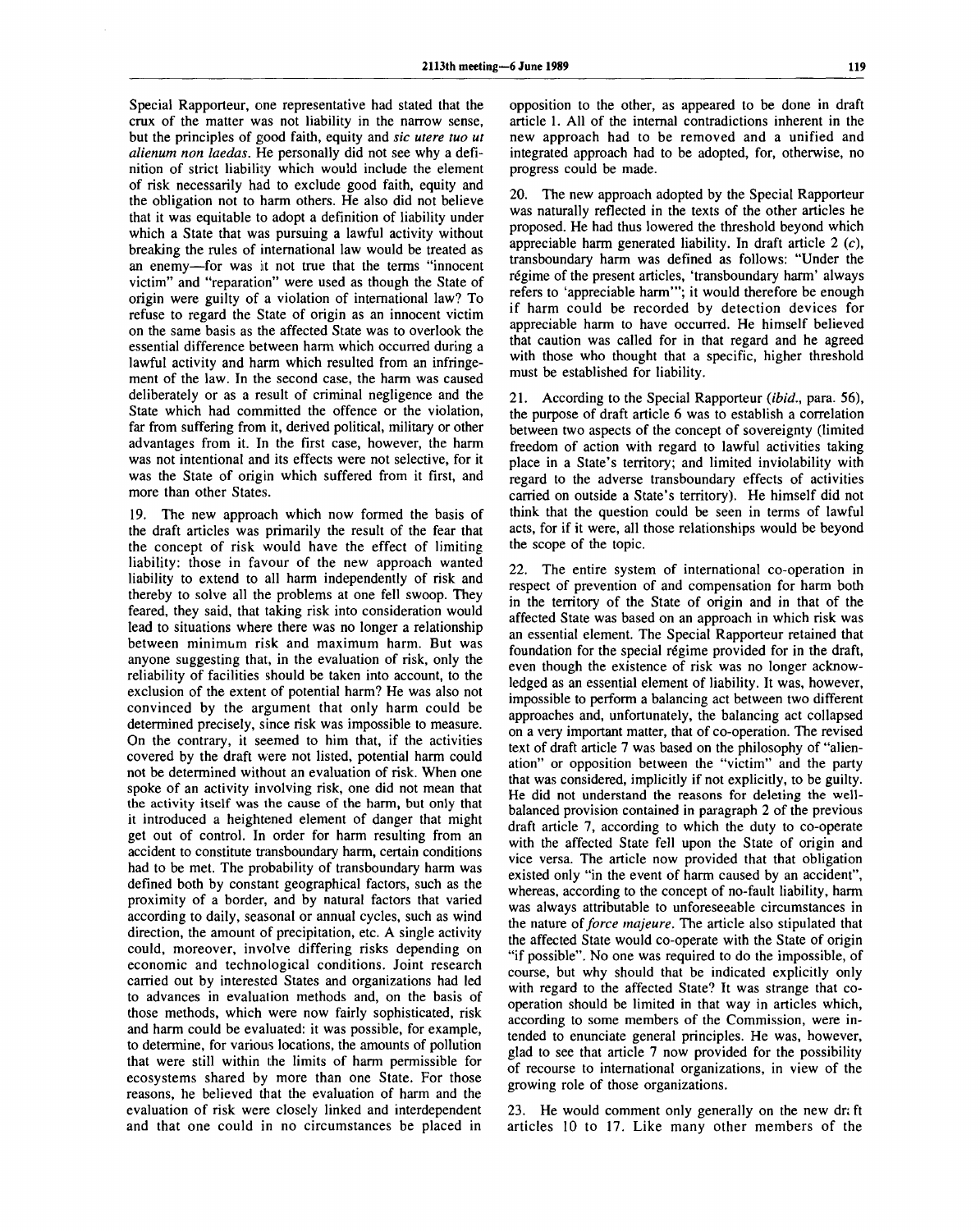Commission, he found them to be too rigid because they had been artificially transplanted from the topic of the law of the non-navigational uses of international watercourses to a very different subject-matter which corresponded on only a few points.

24. In conclusion, he said that he had not had the impression from the discussion in the Sixth Committee that a radical change in the conceptual basis for liability was required. Some delegations had not dealt with the question at all, others had suggested a new approach, and still others, including France, Guatemala, Jamaica, the Soviet Union and the United States of America, had opposed such an approach. It could not be said that one opinion had clearly dominated the others, just as such a conclusion could not be drawn from the Commission's discussion at its current session. In any event, in trying to find a solution that would reconcile all points of view, it must not be forgotten that the solution had to be based on legal theory and practice.

25. Mr. RAZAFINDRALAMBO, referring the Commission to what he had said on the concept of risk at the previous session,<sup>9</sup> noted that the Special Rapporteur had indicated that he was not including isolated acts, namely acts which did not form part of an activity, in the concept of an "activity" in order to avoid the problem of absolute liability. Account would, however, have to be taken of acts, such as some nuclear tests, which, although isolated, were none the less repeated at certain intervals. Mr. Calero Rodrigues (2112th meeting) had made some very pertinent comments on that subject.

26. The concept of "territory" did not seem necessary in the draft, as the concepts of "jurisdiction" and "control" would cover all eventualities: those were, in fact, the terms used in article 194, paragraph 2, and article 206 of the 1982 United Nations Convention on the Law of the Sea. He also continued to believe that it would be better to refer to "effective" control, especially when it applied to activities; the amended text of draft article 1 proposed by Mr. McCaffrey (2109th meeting, para. 13) was much clearer in that regard.

27. Since the modern-day trend was towards the economic integration of States and the abolition of customs and tax barriers, the concepts of territorial jurisdiction and control might rapidly become outdated, at least in economic terms. It would therefore be better to refer to "control over activities", which better reflected the true situation in today's world, where it was transnational corporations, not States, that controlled the major industrial and commercial enterprises. There was no justification either for the use of the expression "throughout the process", for it seemed to exclude harm which occurred after an activity had ceased. The problems referred to by the Special Rapporteur in his fifth report (A/CN.4/423, para. 32) in connection with the case where a State exercised control over a territory in violation of international law would not arise if the concepts of jurisdiction and control were applied to activities rather than to places. The population of the affected State could be protected, as the Special Rapporteur noted, by assigning jurisdiction to an international body such as the United Nations Council for Namibia. Moreover, as Mr. Beesley had suggested, the Commission should consider the possibility of regarding international agencies as "affected agencies"—for example, the International Sea-Bed Authority in respect of damage to the common heritage of mankind.

28. With regard to draft article 3, he noted that Mr. Njenga (2112th meeting) had already described the consequences it would have for developing countries. He himself would refer only to the problems raised by the presumption contained in paragraph 2. The Special Rapporteur himself acknowledged (A/CN.4/423, para. 37) that evidence to counter the presumption that the State of origin had the knowledge or means or knowing that an activity was being carried on was very difficult to establish, but then went on to use arguments that were by no means convincing to show that, in the present instance, that would not be so difficult to do. For the State of origin, evidence consisted not only in showing that it did not know or did not have the means of knowing that an activity was being carried on, but also in demonstrating that it did not know or did not have the means of knowing that such an activity was capable of causing transboundary harm: that required technological know-how that few developing countries possessed. Evidence to counter the presumption was all the more difficult in the present case because the activities in question were carried on by foreign companies and, in particular, by transnational corporations, whose interests were not necessarily the same as those of the State of origin.

29. With regard to reparation (art. 9), he again referred to the comments he had made at the previous session.<sup>10</sup> He would, however, suggest, in order to meet the concerns expressed by some members, and in particular by Mr. Reuter (2110th meeting), that the word "reparation", which belonged to the realm of responsibility for wrongful acts, should be replaced by "compensation", which was more neutral. Reference was made, for example, to prompt, adequate and equitable compensation in cases of nationalization, and article 235 of the United Nations Convention on the Law of the Sea also provided for "prompt and adequate compensation" in respect of damage caused by pollution of the marine environment.

30. He would make only a few preliminary comments on the new draft articles 10 to 17, which were essentially procedural provisions.

31. With regard to draft article 16, it could be asked whether the principle of the obligation to negotiate should not be included in chapter II of the draft, leaving the modalities of application in chapter III.

32. It would be difficult to impose upon the State of origin a systematic obligation to notify. In the case of existing activities, an obligation of that kind would be rather unrealistic. A transitional régime might be established or a list could be drawn up of activities for which notification would be compulsory.

33. It would be a particularly delicate task for developing countries to apply the "reason to believe" test set out in draft article 10 and to review the technical data concerning the activities being, or about to be, carried on in their territory before informing the affected State or States.

34. It was, however, primarily draft article 12, which provided for a warning by the presumed affected State,

*<sup>9</sup> Yearbook . . . 1988,* vol. I, p. 37, 2048th meeting, para. 43. *Ibid.,* para. 45 *in fine.*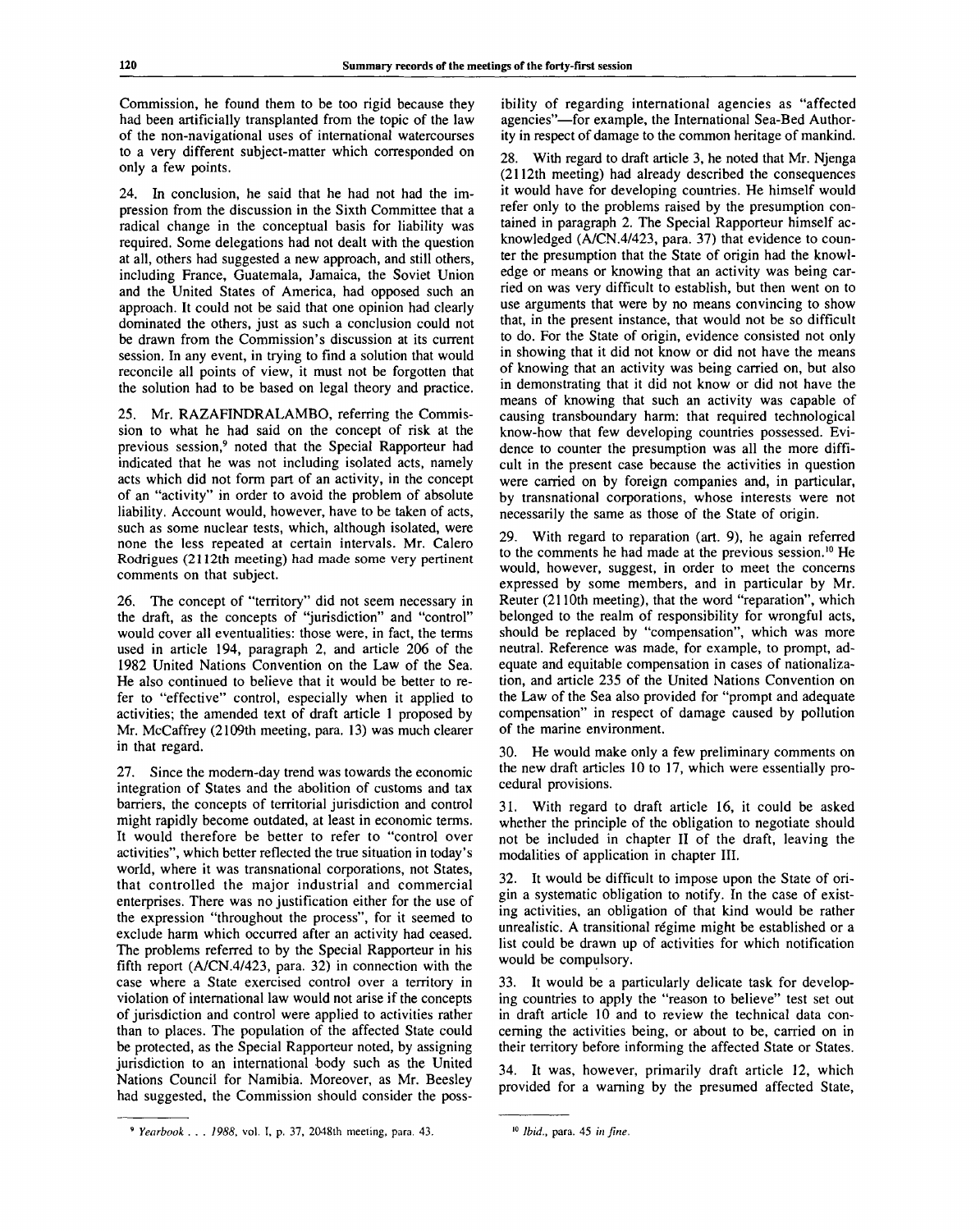that seemed to be theoretical in nature, at least as far as North-South and South-South relations were concerned. Moreover, when the affected States were very far away from the State of origin, as was sometimes the case, such a warning could be interpreted as an attempt to interfere in the internal affairs of the State of origin.

35. On the whole, the proposed procedural measures would be practicable only in a regional context and between countries having roughly the same technical and financial resources. If it was intended for developing countries to be able to make use of those measures, pride of place would have to be given to international technical assistance and co-operation, and provision would have to be made for a genuine compulsory mechanism of consultation with the competent international organizations, as had been done in articles 197 *et seq.* of the United Nations Convention on the Law of the Sea.

36. Mr. HAYES said that, in chapter III of the draft, the Special Rapporteur was, in accordance with the intention he had expressed at the previous session, proposing a set of provisions on the procedures to be followed to prevent the risk of harm and to remedy the harm caused, since risk and harm were, according to the revised draft article 1, the two bases for liability. He had two comments to make on those provisions.

37. First, he believed that measures for prevention and measures for reparation should be dealt with in separate articles. That might well be the Special Rapporteur's intention, since draft articles 10 to 17 did not seem to contain any provisions dealing directly with reparation. However, the introductory clause of article 10 covered all activities referred to in article 1, namely those causing harm and those involving risk of harm. It might therefore be concluded that the provisions which followed related both to measures to prevent harm and to measures to be taken in mitigation of harm. Mitigation of harm would, however, more properly find its place in draft articles relating to reparation. Even at the cost of some repetition and for the sake of clarity and logic, a careful distinction had to be drawn between the two categories of measures.

38. Secondly, if the draft articles were to serve not only as guidelines for States seeking to establish their own régime, but also as a residual régime which would apply in the absence of a specific regime, they had to strike a balance between the first two of the three principles set out in the Commission's report on its thirty-ninth session and to which he had referred earlier (2109th meeting, para. 40). Those two principles were embodied in draft article 6, which specified that: "The sovereign freedom of States to carry on or permit human activities in their territory . . . must be compatible with the protection of the rights emanating from the sovereignty of other States." He did not refer to the third principle, relating to the rights of the innocent victim, because in his view it applied more to reparation than to prevention.

39. The question arose whether the proposed measures were not too detailed, either as guidelines or as a residual régime, given the wide variety of situations to which they would have to apply. It was true, as the Special Rapporteur had indicated, that those provisions were inspired by the Commission's work on the law of the non-navigational uses of international watercourses, as well as by various author-

ities and instruments. Other sources could be added, particularly two instruments adopted that year: the first was a legally binding instrument, namely, the Basel Convention on the Control of Transboundary Movements of Hazardous Wastes and Their Disposal,<sup>11</sup> adopted on 22 March 1989 under the auspices of UNEP, and the second was a more general instrument, namely the Hague Declaration on the Environment of 11 March 1989,<sup>12</sup> in which the representatives of more than 20 States from all parts of the world had called for the development of new principles of international law in that field.

40. The question of the content of the procedural draft articles therefore called for in-depth consideration. Although he was convinced of the need to encourage States to adopt specific régimes, to give them guidelines for such régimes and to propose a residual régime by providing for procedures of notification, consultation, exchange of information and—contrary to Mr. Graefrath's opinion (211 lth meeting)—negotiation, it was not yet clear to him what details should be included in those provisions.

41. Lastly, he had two preliminary comments on draft article 10. First, since the time factor seemed very important with regard to procedure, it might be preferable in subparagraph *(b)* to replace the word "timely" by "early", along the lines of draft article 14, which specified that the State which had been notified must communicate its findings to the notifying State "as early as possible", thus showing that the reply to the notification had to be made urgently. Secondly, subparagraph *(d)* should refer to the measures which the notifying State "is taking or proposing to take" rather than to those which it "is attempting to take".

42. He hoped that he would have an opportunity for further discussion of the extremely dense and complex provisions presented in sections IV to IX of the Special Rapporteur's fifth report (A/CN.4/423).

43. Mr. AL-BAHARNA noted with satisfaction that, in his fifth report (A/CN.4/423), the Special Rapporteur had not only revised the 10 draft articles referred to the Drafting Committee at the previous session, but also proposed eight new draft articles. He particularly welcomed the amendments to the articles that had aroused controversy in the Commission and in the Sixth Committee of the General Assembly and urged the Commission to do everything possible to arrive at a consensus on the scope and nature of the present topic so that it could make progress and thus silence the sceptics who did not believe that it served any purpose to codify the rules of international law on the topic.

44. He had always felt that the scope of the topic could not be limited to activities involving risk. In his view, there was no special reason why liability for transboundary harm caused by activities carried on under the jurisdiction of a particular State should have been excluded. He was not, however, suggesting that the "risk" factor should be dispensed with. The Commission should adopt a dual approach, making "harm" or "injury" the criterion for

<sup>&</sup>lt;sup>11</sup> See 2112th meeting, footnote 6.

<sup>12</sup>  *International Legal Materials* (Washington, D.C.), vol. XXVIII (1989), p. 1308.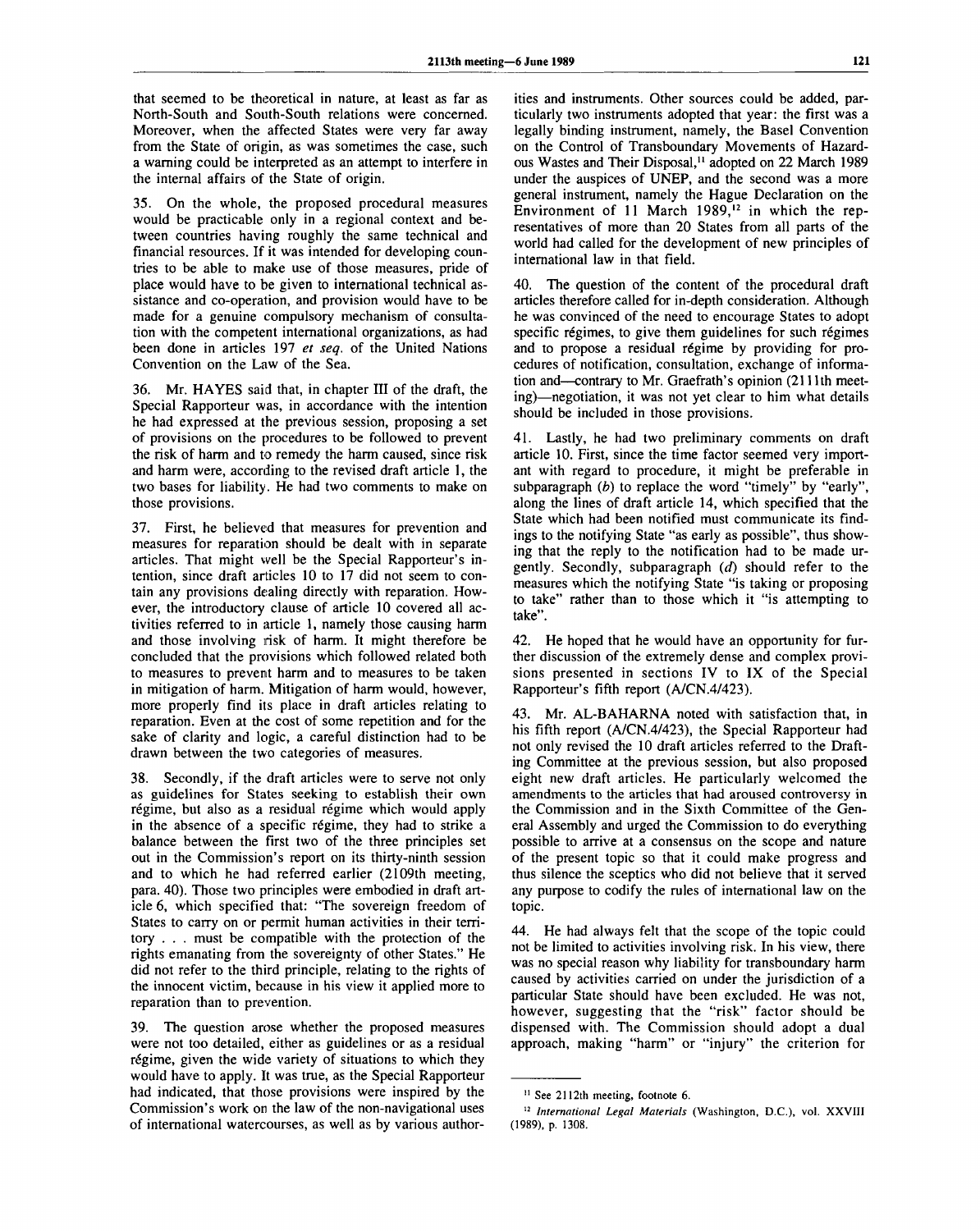liability and "risk" the criterion for preventive measures. There remained the question whether the "risk" factor should be completely excluded as a basis for liability. He had an open mind on that question, but could in principle go along with the idea that hazardous activities which carried the risk of disastrous consequences in the event of an accident should give rise to liability.

45. The Special Rapporteur, who admitted in his report that he could not "disregard the important body of opinion in the Commission which prefers not to use the concept of 'risk' as a limiting factor" and considered that "such thinking can be incorporated in the draft articles" *(ibid.,* para. 12), had proposed a revised article 1 that would be acceptable apart from certain conceptual and terminological shortcomings. The expressions "in other places under its jurisdiction as recognized by international law" and "in the absence of such jurisdiction, under its control" were rather vague. For one thing, it was difficult to know what was meant by the expression "as recognized by international law". He therefore suggested that the article should be amended to read:

"The present articles shall apply to activities carried on in the territory of a State or in other places under its jurisdiction or control, when the physical consequences of such activities cause, or create the risk of causing, transboundary injury."

That form of wording might help to avoid controversy as to whether or not international law recognized the jurisdiction of a State in a particular case.

46. With regard to draft article 3, it seemed to him to be a deviation from the basic principles of law to make liability conditional on the fact that the State of origin knew or had means of knowing that an activity was being, or was about to be, carried on in its territory. While he was sympathetic to the Special Rapporteur's wish to safeguard the interests of developing countries, he was not certain whether that was the best way of doing so. For one thing, the condition was formulated in general terms so as to apply to all States; moreover, it would appear to narrow liability considerably. Although he had no substantive objection to its inclusion in article 3, he would like the Commission to reconsider the knowledge test. As to the change in the title of the article, he considered that the former title ("Attribution") was not appropriate and that the new one ("Assignment of obligations") was misleading. In his view, since the main purpose of the article was to establish the circumstances under which a State was liable, the article could be entitled "Proof of obligations".

47. As to draft article 4, he was not certain at the present stage whether the outcome of the Commission's work would be a multilateral convention or a sort of restatement of the law. If it were the former, the subject-matter of the article would be governed not by paragraph 2 of article 30 of the 1969 Vienna Convention on the Law of Treaties, but by paragraph 3, according to which, in the case of successive treaties, "the earlier treaty applies only to the extent that its provisions are compatible with those of the later treaty". That, however, was not what was stated in draft article 4, which provided that "the present articles shall apply subject to that other international agreement". If, on the other hand, the outcome of the work was not to be a multilateral convention, article 4 might not be strictly necessary.

48. He was a little puzzled by the two alternative texts of draft article 5. In his view, the explanation given by the Special Rapporteur *(ibid.,* paras. 40-54) did not put an end to the debate on the question whether the form of liability under consideration was based on fault or not. It would be better to avoid theoretical discussions and to adopt a pragmatic approach, as the arbitrators had done in the *Trail* Smelter case.<sup>13</sup> Neither of the proposed texts was really necessary: the matter would be best left to the general rules of international law and to the law of treaties.

49. He was in general agreement with the revised draft articles 6, 7 and 8, which were an improvement on the corresponding previous provisions, although the drafting could perhaps be further improved.

50. Draft article 9, on reparation, gave rise to some problems. As reparation was an important aspect of the legal régime being established, the Commission should examine the concept at some length. One question which arose in that connection was what range of remedies was to be included in the concept of reparation. In private law, reparation meant payment for an injury and redress for a wrong. Thus defined, reparation was probably not confined to pecuniary damages. But what forms did non-pecuniary damages take? The Commission would have to examine that issue because the acceptability of the instrument it was formulating would depend in no small measure upon the operational significance of reparation.

51. The drafting of article 9 also required improvement. The opening words "To the extent compatible with the present articles" were unnecessary; nor was there any need to refer to the "balance of interests" theory. Moreover, since the Commission was now simply enunciating the principle of reparation, it might not be necessary to specify that reparation would be "decided by negotiation". The best course would be to state the principle of reparation in as simple and direct terms as possible.

52. He welcomed the new draft articles 10 to 17 concerning, *inter alia,* notification, information, negotiation and consultations and appreciated in particular the Special Rapporteur's efforts to keep up the momentum on what was probably the most difficult topic before the Commission. Given the progress made at the previous session, it should be possible to see light at the end of the tunnel before long. As he had been unable to examine those new articles in detail, due to lack of time, his comments would be of a preliminary nature.

53. With regard to methodology, the Special Rapporteur had apparently followed the model of the corresponding provisions of the draft articles on the law of the nonnavigational uses of international watercourses. While those draft articles could probably not be disregarded, they were not the best model for provisions that would apply not only in the case of pollution of international watercourses, but also in many other situations. The best course would have been to draw up a more general régime on the basis of the one provided for international watercourses. The Special Rapporteur had not done that, and was proposing a more rigid notification procedure than that envisaged under the international watercourses regime. The Commission might wish to adopt a more generalized procedure.

<sup>13</sup> See 2108th meeting, footnote 9.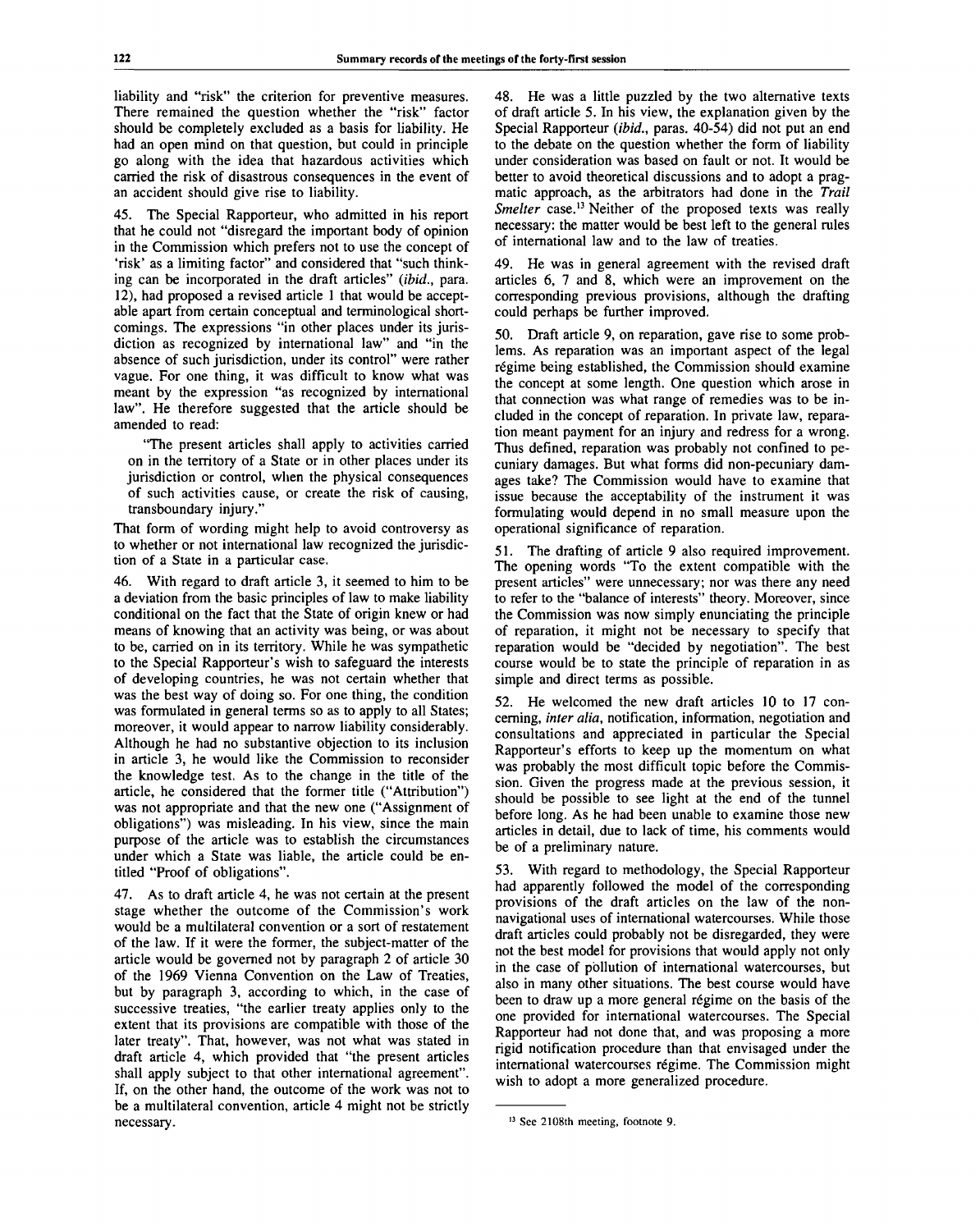54. Furthermore, he did not think that the dictum of the ICJ in the *Fisheries Jurisdiction* cases, on which the Special Rapporteur had relied for the title of draft article 16 (Obligation to negotiate), applied "almost word for word" to the situations arising under the present topic, as the Special Rapporteur argued *(ibid.,* paras. 134-135). In those cases, the Court, which had been called upon to decide the relative rights of the United Kingdom and Iceland, and of the Federal Republic of Germany and Iceland, in areas of coastal sea in which the respective parties had claimed certain fishing rights, had considered it expedient to direct them to negotiate: it was by virtue of that decision that an obligation to negotiate arose. It could not, however, be inferred therefrom that there was an obligation to negotiate in cases involving transboundary risk or harm. Admittedly, States did negotiate in such cases, but that was not the same as saying that there was an "obligation" to negotiate. He therefore suggested that the title of article 16 be amended to read simply "Negotiation". Of the two alternatives texts proposed in paragraph 1, he preferred alternative A, which was simpler and would be quicker to implement than alternative B.

55. Lastly, he considered that the draft articles relating to the consequences of failure to comply with certain procedures were unduly complicated. That was particularly true of draft article 12, which provided for a warning by the presumed affected State, and draft article 15 on absence of reply to notification. He urged the Commission to review articles 10 to 17 with a view to making them less procedure-oriented. In cases of transboundary risk or injury, States must be able to act without being hampered by procedure.

56. Mr. YANKOV, expressing appreciation to the Special Rapporteur for his valuable fifth report (A/CN.4/423), said that draft article 1, on the scope of the articles, was a significant departure from the previous version, for, by establishing a link between risk and harm—the two bases of liability—it determined the general rules which were to be formulated and which would apply equally to activities involving risk and activities causing harm. Those rules should, in his view, have a triple purpose, namely to lay down guidelines to be followed by States in concluding bilateral, multilateral, regional and global agreements; to give special emphasis in those guidelines to prevention without losing sight of the question of compensation; and to make the duty of co-operation the basic starting-point, whatever the procedural rules adopted.

57. Like a number of other members of the Commission, he considered that certain expressions used in the draft were not felicitous, such as "places under its jurisdiction or control", which recurred frequently and which could be replaced by "areas under its jurisdiction or control".

58. He did not think that the revised draft article 7, on co-operation, represented any significant advance, since it contained expressions that were open to different interpretations.

59. Draft article 8, which concerned the important principle of prevention, seemed to him to be too vague and should be elaborated somewhat. To say, as the Special Rapporteur did in his report, that "States will also have to enact the necessary laws and administrative regulations to incorporate this obligation into their domestic law, and will have to enforce those domestic norms" *(ibid.,* para. 66) was to see only the national dimension of "appropriate measures" of prevention. To be effective, particularly in the case of high-risk activities and activities which might have transboundary effects, national measures of prevention should encompass international rules and standards elaborated directly by the States concerned or through the competent international organizations, as provided for in article 197 of the 1982 United Nations Convention on the Law of the Sea.

60. With regard to draft article 9, he wondered what in fact constituted the legal foundation of reparation within the framework of the present topic—reparation which, as the Special Rapporteur pointed out *(ibid.,* paras. 69-70), did not derive from responsibility for wrongfulness. The Special Rapporteur stated that such responsibility appeared to be governed by the nature of the "costs allocation" and that, accordingly, it should seek to restore the "balance of interests" affected by the harm. It would then be more a case of "compensation", however, based on the principle of equity. Moreover, reparation, as understood in that context, seemed to raise several problems. For instance, how could the State of origin be determined when the injurious effect was due to multiple factors and was particularly widespread?

61. Turning to the new articles of chapter III of the draft and specifically to article 10, he said that assessment as such (subpara. *(a))* should be the subject of a separate article, since it involved a whole series of technical operations, such as evaluation of the potential risk, surveillance, measurement, analyses and standard-setting, which had nothing to do with formalities like notification and information. It would therefore be preferable to link the provisions in subparagraphs *(b), (c)* and *(d),* which laid down procedural rules, with the following procedural articles, on the basis of the example of part XII, section 2, of the United Nations Convention on the Law of the Sea.

62. He agreed with a number of other members that draft articles 11 to 17 should be more concerned with the concept of co-operation and be less rigid and specific, since care should be taken not to reproduce the procedure contemplated for the law of the non-navigational uses of international watercourses. In particular, the obligation to negotiate (art. 16) should be based not so much on the principle of the peaceful settlement of disputes—although that should not be ruled out altogether—as on the duty of co-operation.

63. Lastly, he said that, in his view, the draft articles required further consideration by the Commission before they were referred to the Drafting Committee.

64. Mr. KOROMA paid tribute to the Special Rapporteur for his work on a complex topic which was not unrelated to State responsibility and the law of the non-navigational uses of international watercourses and which, despite the fact that it had originally been intended to cover only space activities and nuclear energy, had developed over the years, although the Commission still did not have a very clear idea of what it should cover.

65. Like several other members, he considered that the Commission should be less ambitious. Rather than aspiring to produce a framework agreement, it should be content to formulate legal principles that could serve as guidelines for States in their bilateral and regional relations.